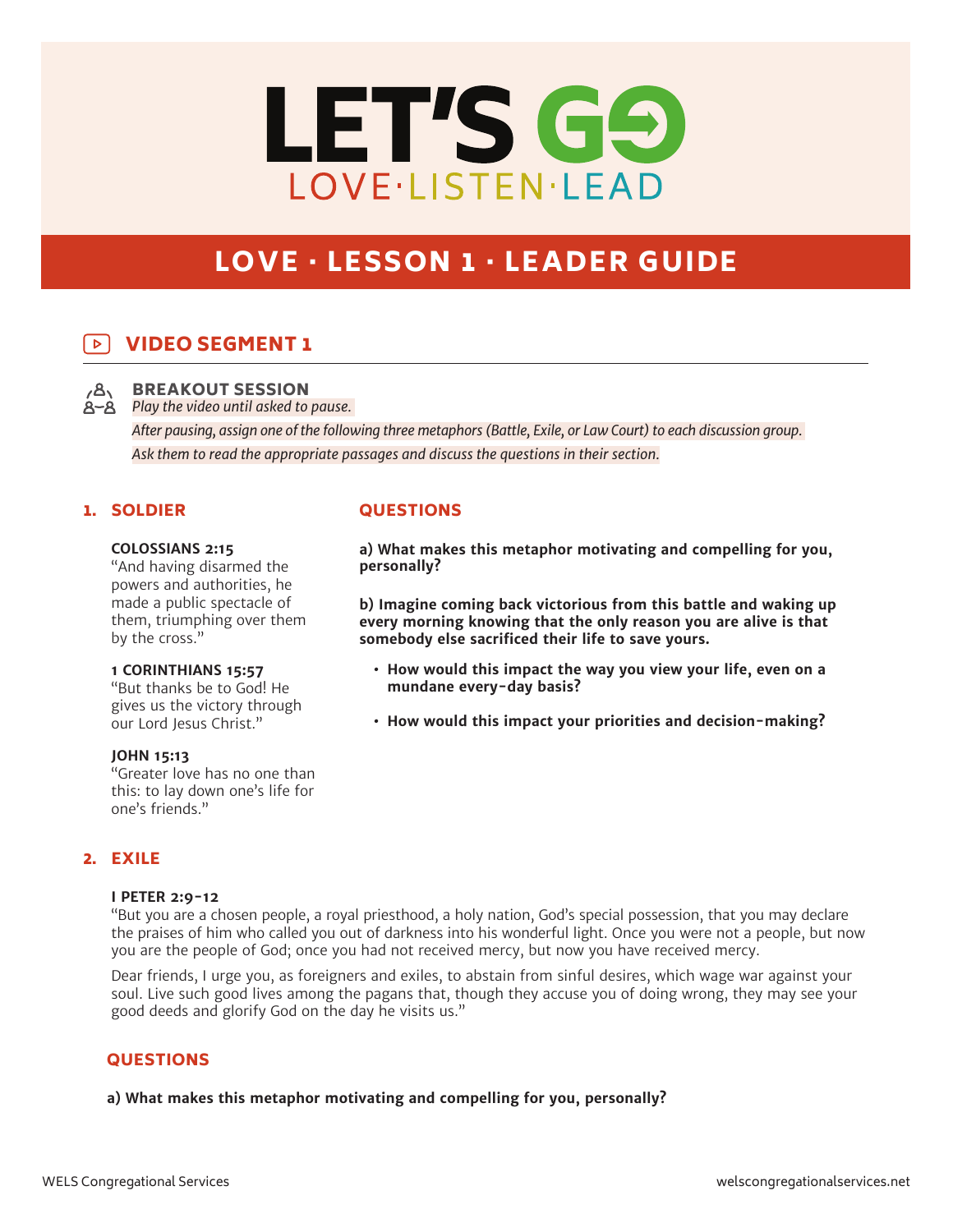**b) In what ways does being a Christian bring you into community with other people? How has this been a blessing in your life?**

**c) We are now the people of God, but we are still living as "foreigners and exiles." What does this mean?**

#### 3. TRIAL

#### **ROMANS 3:23-24**

"…for all have sinned and fall short of the glory of God, and all are justified freely by his grace through the redemption that came by Christ Jesus."

St. Paul says that we are "justified freely by his grace." The word "justify" means "to declare 'not guilty'". The image is that of a judge declaring a sentence in a courtroom. In this case, the judge is God, and we are the defendants.

#### **QUESTIONS**

**a) What makes this metaphor motivating and compelling for you, personally?**

**b) Imagine going back to life after your court date - not only without handcuffs on your wrists and shackles on your feet, but with a new and completely clean legal record.** 

- **• How would this impact the decisions you make in the future?**
- **• Would this make you more or less likely to go back to your life of crime?**

*After the groups are finished discussing, play the video.*

### VIDEO SEGMENT 2

#### BREAKOUT SESSION

*After pausing the video, ask participants to follow the instructions in their study guide.*   $\triangleright$ *Choose 2-3 of the following cultural changes to discuss in your group.* 

*For each change discuss... 1) Whether you have seen this cultural change in your own community, and* 

*2) How this cultural change affects our mission to spread the gospel.*

#### CULTURAL CHANGES

 $\overline{3}$ 8~8

- **1. Distrust of institutions** ("Why does the church have the right to boss me around?")
- **2. Increased mobility/transiency** (Fewer generational churches)
- **3. Increased access to content/info** (Local pastor no longer viewed to be the expert people can find plenty of preachers and teachers online, TED talks, etc.)
- **4. Consumer mentality** ("I want the church to do what I want or I'm going elsewhere")
- **5. Moral relativism** ("There are no absolute rights and wrongs.")

*After the groups are finished discussing, play the video.*